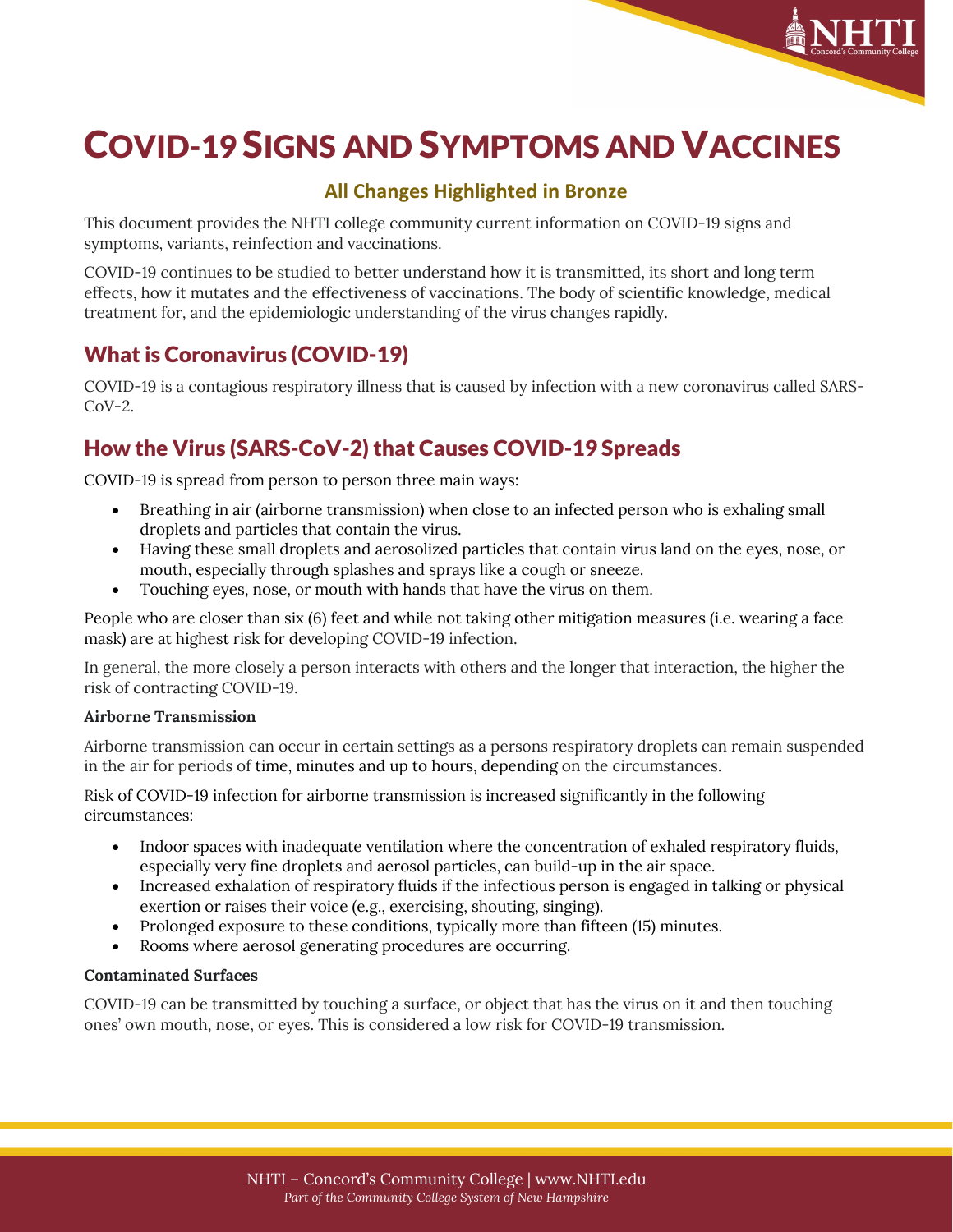#### **COVID-19 and Animals**

COVID-19 can spread from people to animals in some situations. Pet cats and dogs can sometimes become infected after close contact with people with COVID-19. Based on current information, the risk of animals spreading COVID-19 to people is considered to be low. For more information see [COVID-19 and Pets](https://www.cdc.gov/coronavirus/2019-ncov/daily-life-coping/pets.html) .

## COVID-19 Symptoms

## **Coronavirus (COVID-19)**

#### **Common Symptoms**

People with COVID-19 have had a wide range of symptoms reported from mild symptoms to severe illness. Symptoms may appear **2-14 days after exposure to the virus.** People with these symptoms may have COVID-19. Common symptoms include:

- 
- 
- Shortness of breath or difficulty breathing Congestion or runny nose
- 
- Muscle or body aches Diarrhea
- Headache

#### **Emergency Symptoms**

The following are COVID-19 emergency symptoms. Seek emergency medical care immediately if you have any of the following symptoms:

- 
- Persistent pain or pressure in the chest New confusion
- Pale, gray, or blue colored skin, lips or nail beds, depending on skin tone
- Trouble breathing Inability to wake or stay awake
	-

These are not a list of all possible COVID-19 symptoms. For more information see [COVID-19 symptoms](https://www.cdc.gov/coronavirus/2019-ncov/symptoms-testing/symptoms.html)

## COVID-19 Vaccinations

There are three (3) approved COVID-19 vaccines available from Pfizer-BioNTech, Moderna and Johnsons & Johnson/Janssen. All three (3) are safe and highly effective at reducing illness, hospitalizations and death from COVID-19.

Due to waning vaccine effectiveness there are recommendations to receive [booster shots](https://www.cdc.gov/coronavirus/2019-ncov/vaccines/booster-shot.html) at specific time intervals after receiving primary series.

For more information on COVID-19 vaccines see the CDC website [COVID-19 vaccine information page](https://www.cdc.gov/coronavirus/2019-ncov/vaccines/index.html)

## **COVID-19 Vaccine Breakthrough Cases**

No vaccine is 100% effective and "breakthrough" or infection after full vaccination are expected to occur. Current "breakthrough" cases remain relatively low based on the numbers of persons who are currently vaccinated. **If you are fully vaccinated and develop COVID-19 symptoms or test positive for COVID-19 you are required to isolate to prevent potential for spread of COVID-19.** For more information on NHTI

- 
- Fever or chills New loss of taste or smell
- Cough Sore throat
	-
- Fatigue Nausea or vomiting
	-